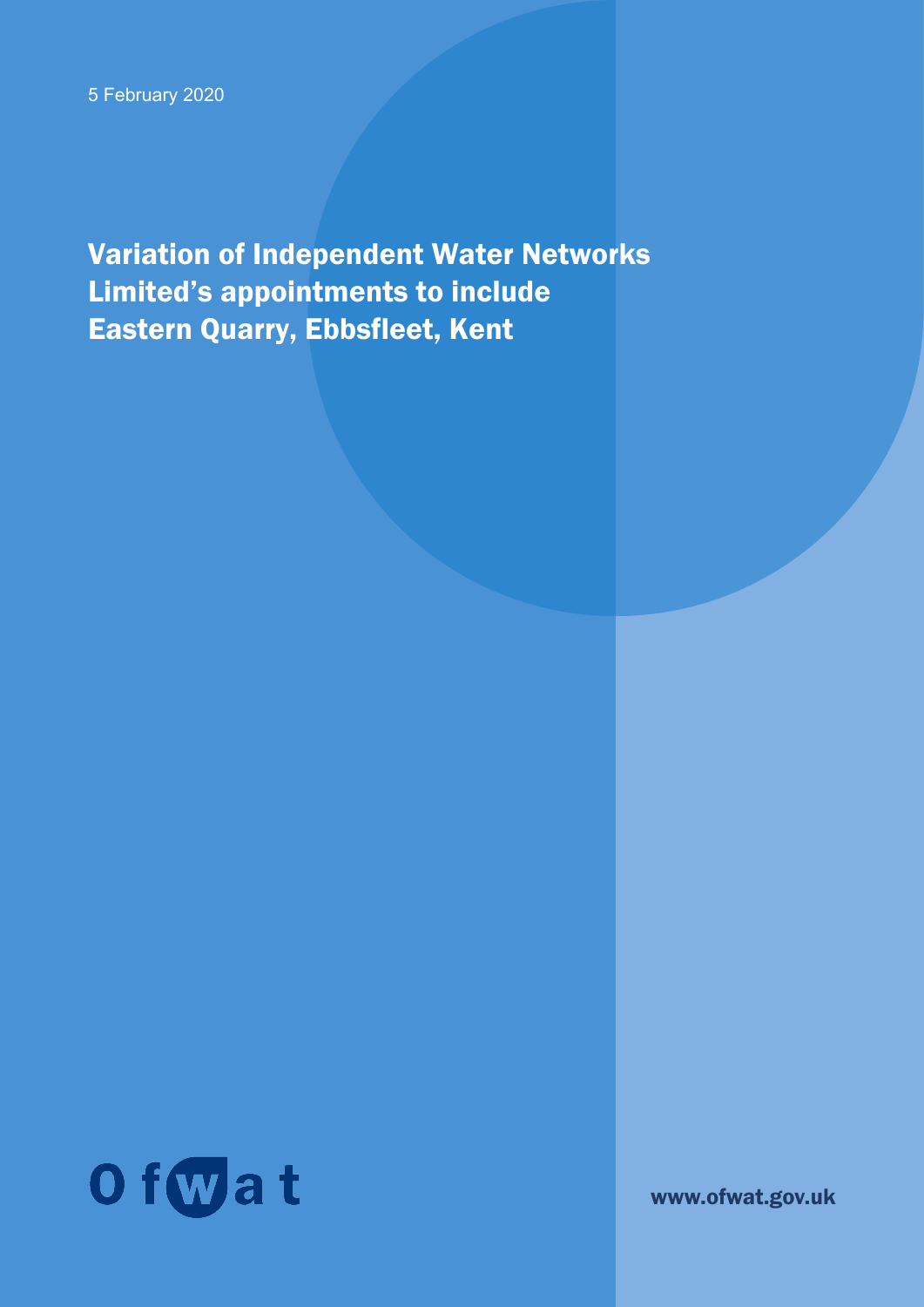# 1. About this document

#### Variation of Independent Water Networks Limited's appointment to include Eastern Quarry, Ebbsfleet, Kent

On 18th February 2019, Ofwat began a consultation on a proposal to vary Independent Water Networks Limited's ("Independent Water Networks") appointment to become the water and sewerage services provider for a development in Thames Water Services Limited's ("Thames Water") water supply area and Southern Water Services Limited's ("Southern Water") sewerage services area called Eastern Quarry in Ebbsfleet, Kent ("the Site").

The consultation ended on 18 March 2019. During the consultation we received representations from three organisations, which we considered before making our decision. We received a copy of the signed bulk discharge agreement between Independent Water Networks and Southern Water. On 17 December 2019, we granted a variation to Independent Water Networks' licence to include the Site in its sewerage supply area.

We received the bulk supply agreement between Independent Water Networks and Thames Water on 15 January 2020. On 5 February 2020, we granted a variation to Independent Water Networks' licence to include the Site in its water supply area.

This notice gives our reasons for making these variations.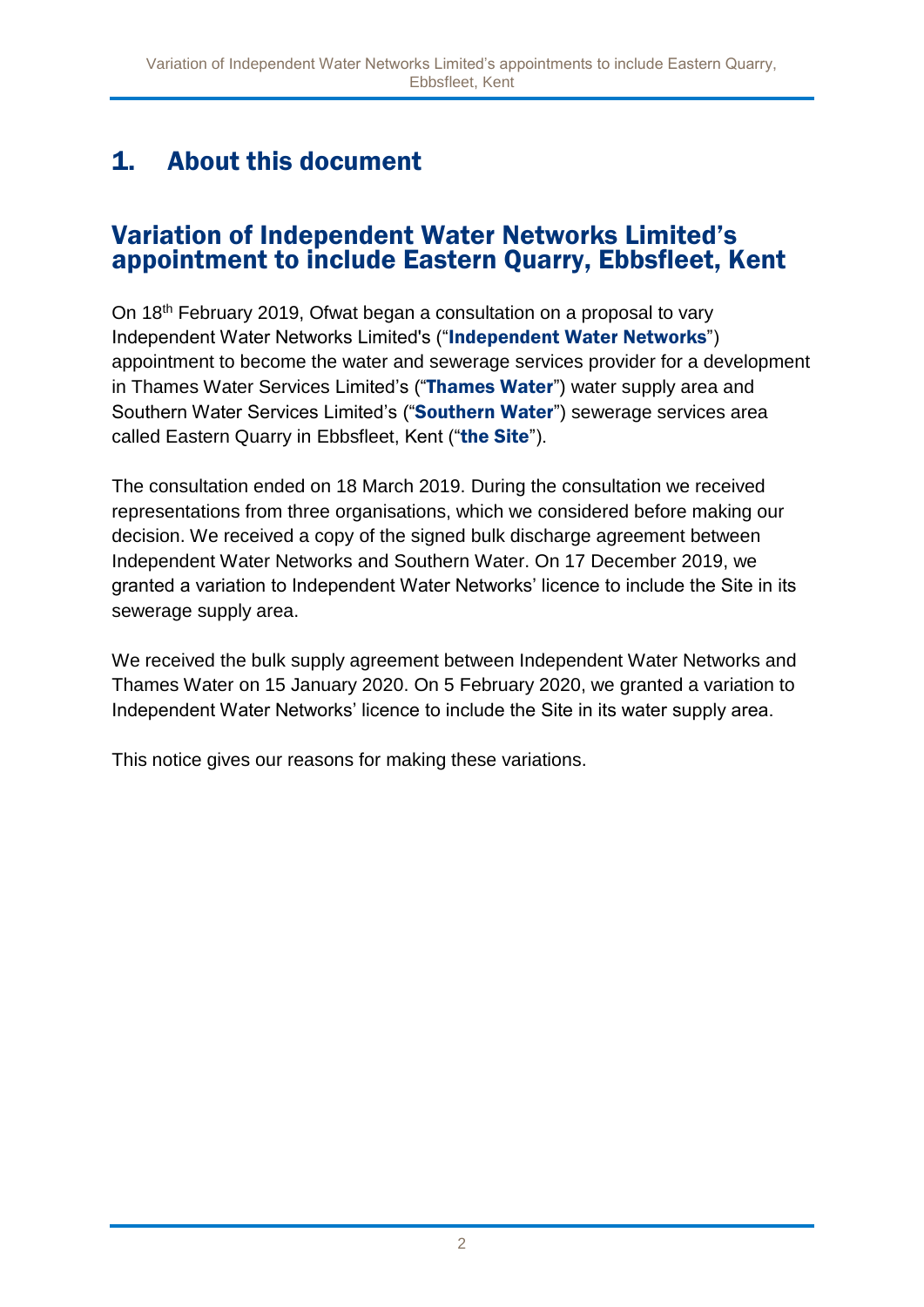# **Contents**

|                       | 1. About this document                    | $\overline{2}$  |
|-----------------------|-------------------------------------------|-----------------|
| 2.                    | Introduction                              | 4               |
|                       | 3. The application                        | 6               |
|                       | 4. Responses received to the consultation | 9               |
|                       | 5. Conclusion                             | 10 <sup>°</sup> |
| Appendix 1: Site Maps |                                           | 11              |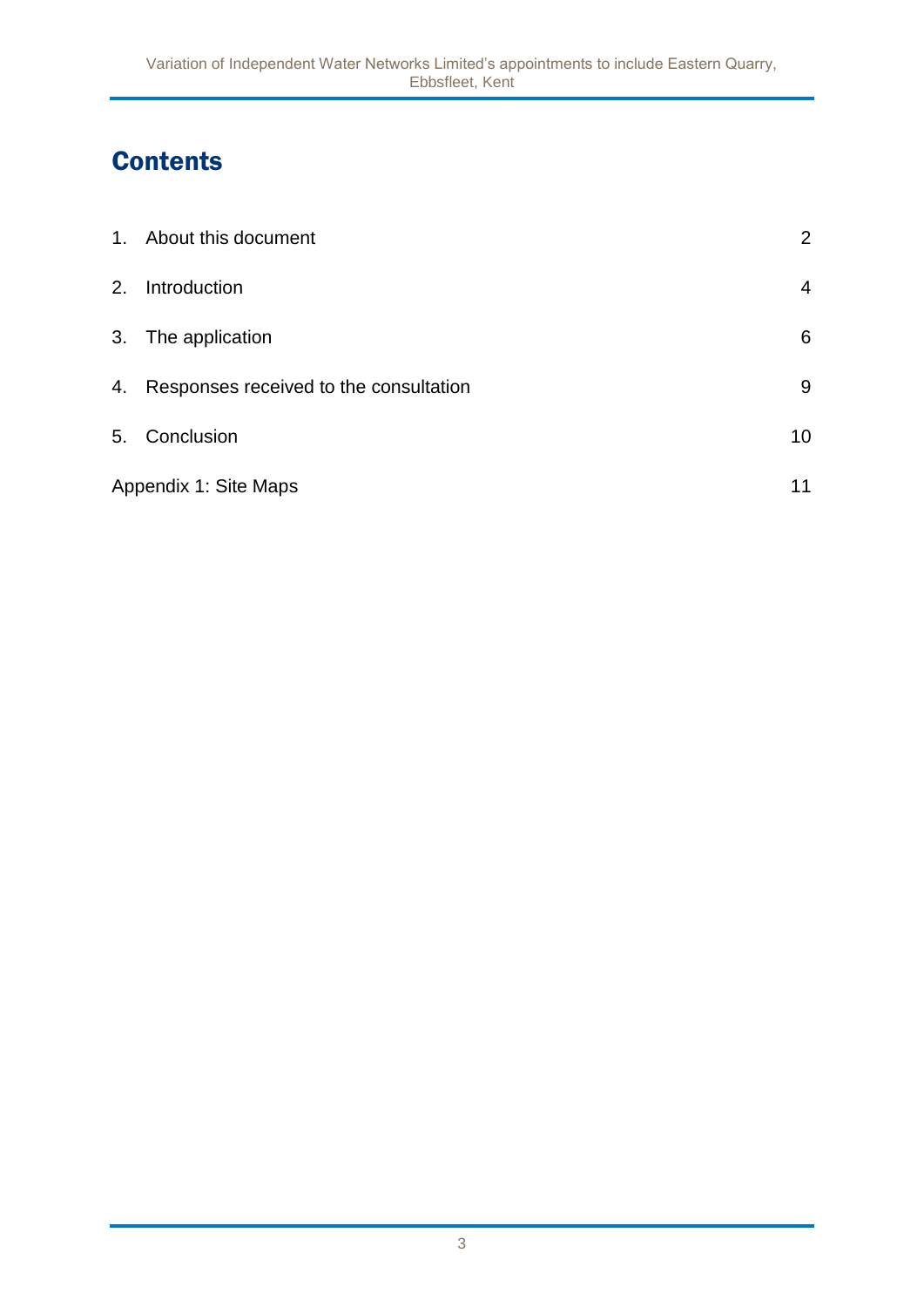# 2. Introduction

The new appointment and variation mechanism, specified by Parliament and set out in primary legislation, allows one company to replace the current company as the provider of water and/or sewerage services for a specific area. This mechanism can be used by new companies to enter the market and by existing companies to expand into areas where they are not the appointed company. In this case, Independent Water Networks applied to replace Thames Water and Southern Water to become the appointed water and sewerage provider, for the Site, respectively.

A company may apply for a new appointment (or a variation of its existing appointment to serve an additional site) if any of the following three criteria are met:

- None of the premises in the proposed area of appointment is served by the existing appointed company at the time the appointment is made (the "unserved criterion");
- Each premises is likely to be supplied with at least 50 mega litres per year (in England) or at least 250 mega litres per year (in Wales) and the customer in relation to each premises consents ("the large user criterion");
- The existing water and sewerage supplier in the area consents to the appointment ("the consent criterion").

When considering applications for new appointments and variations, Ofwat operates within the statutory framework set out by Parliament, including our duty to protect consumers, wherever appropriate by promoting effective competition. In particular, in relation to unserved sites, we seek to ensure that the future customers on the site – who do not have a choice of supplier – are adequately protected. When assessing applications for new appointments and variations, the two key policy principles we apply are:

- 1. Customers, or future customers, should be no worse off than if they had been supplied by the existing appointee; and
- 2. We must be satisfied that an applicant will be able to finance the proper carrying out of its functions as a water and/or sewerage company.

Entry and expansion (and even the threat of such by potential competitors) can lead to benefits for different customers (such as household and business customers and developers of new housing sites). Benefits can include price discounts, better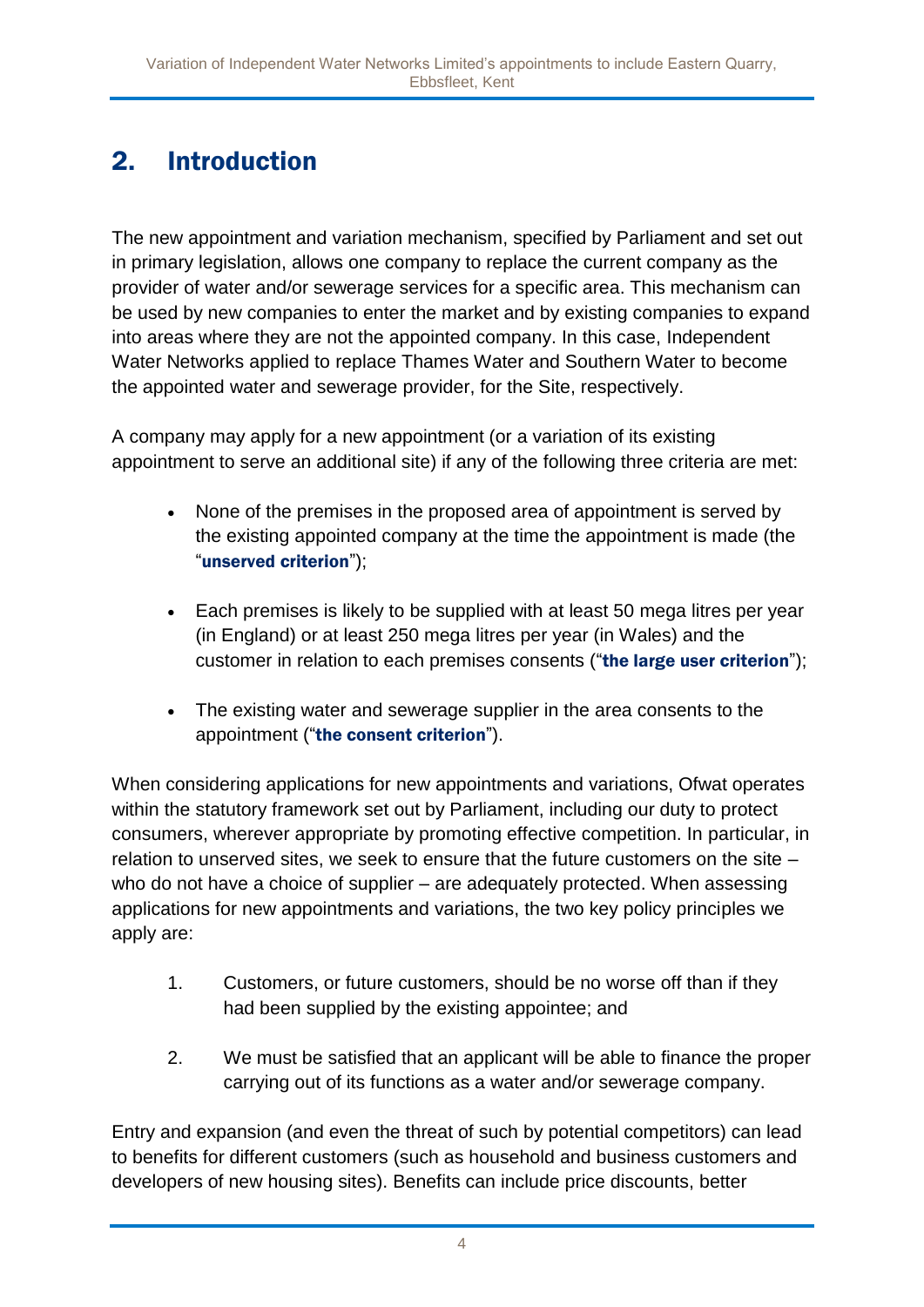services, environmental improvements and innovation in the way services are delivered.

Benefits can also accrue to customers who remain with the existing appointee, because when the existing appointee faces a challenge to its business, that challenge can act as a spur for it to improve its services. We believe the wider benefits of competition through the new appointments and variations mechanism can offset any potential disbenefits for existing customers that might arise. We consider these potential disbenefits in more detail below.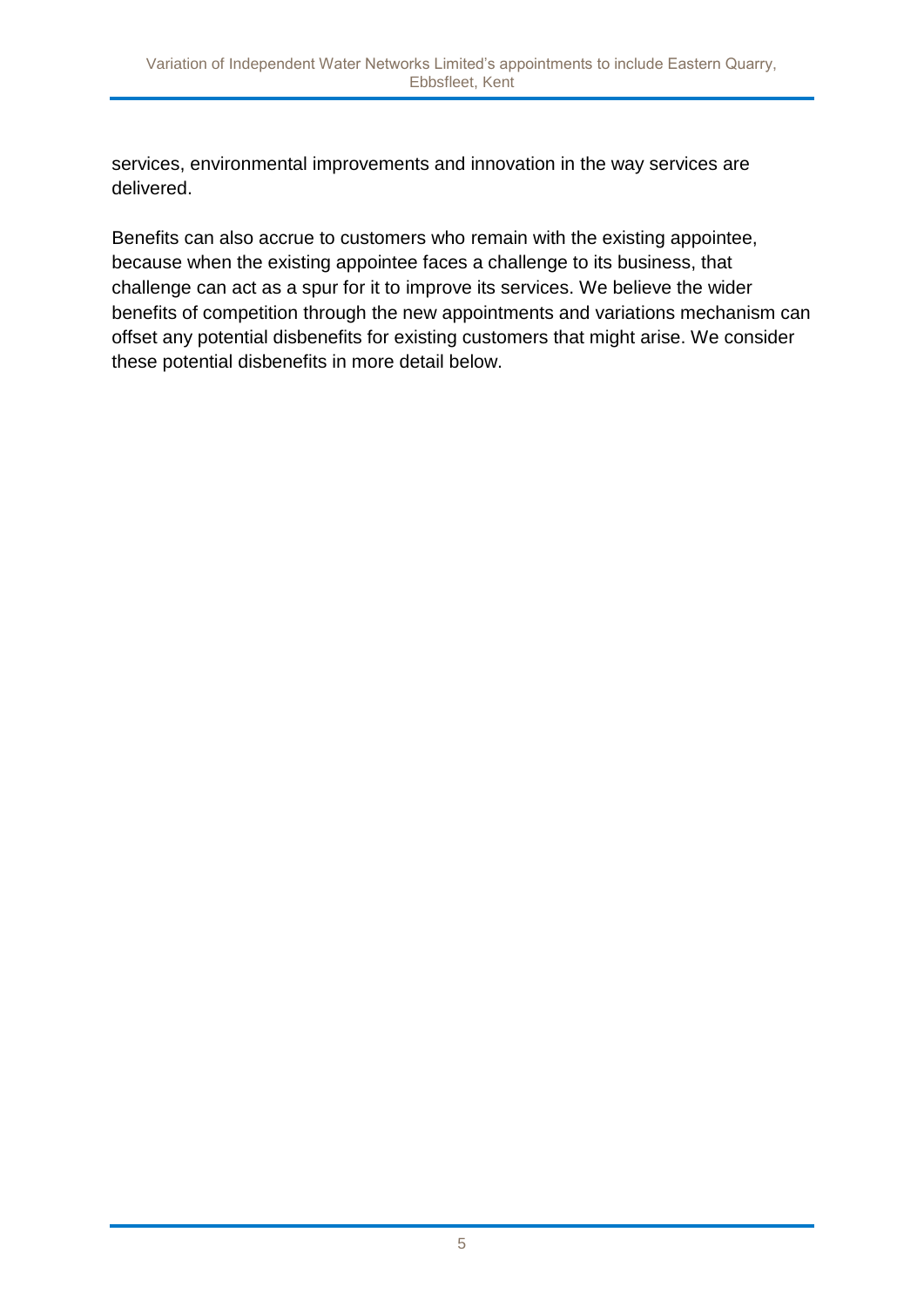# 3. The application

Independent Water Networks applied to be the water and sewerage services provider for the Site under the unserved criterion set out in section 7(4)(b) of the Water Industry Act 1991 ("WIA91"). Independent Water Networks will serve the Site by way of a bulk supply agreement with Thames Water and bulk discharge agreement with Southern Water.

#### 3.1 Unserved status of the Site

To qualify under the unserved criterion, an applicant must show that at the time the appointment is made, none of the premises in the proposed area of appointment is served by the existing appointee. Independent Water Networks provided Ofwat with letters from both Thames Water and Southern Water confirming that, in their view, the Site is unserved for water and sewerage services, respectively. The Site is greenfield.

In November 2019 Independent Water Networks informed Ofwat that there are two properties on the Site which were due to be demolished. However, owing to their historical value, these properties will no longer be demolished. Independent Water Networks also reiterated that these properties were not served by either Thames Water or Southern Water, and receive a private supply. Independent Water Networks provided Ofwat with a revised map which excluded the two properties. The revised map covers a marginally smaller area than that in the map used in the consultation for the Site. As such, we considered it unnecessary to conduct another consultation on the revised [map.](https://ofwat.sharepoint.com/sites/rms/pr-moe/_layouts/15/guestaccess.aspx?guestaccesstoken=tTbaVjz%2bW9UVwGvjFd5zkyZvNiyij%2bAbEnN7rddJ15Q%3d&docid=2_0a45561da5120440bad744867b55a4262&rev=1)

On the basis of the information provided by Independent Water Networks and considering the facts of the Site, we are content that the Site is unserved.

## 3.2 Financial viability of the proposal

We will only make an appointment if we are satisfied that the proposal poses a low risk of being financially non-viable. We assess the risk of financial viability on a siteby-site basis and also consider the financial position of the company as a whole.

Based on the information available to us, we concluded the Site demonstrates sufficient financial viability, and Independent Water Networks has satisfied us that it can finance its functions and that it is able to properly carry them out.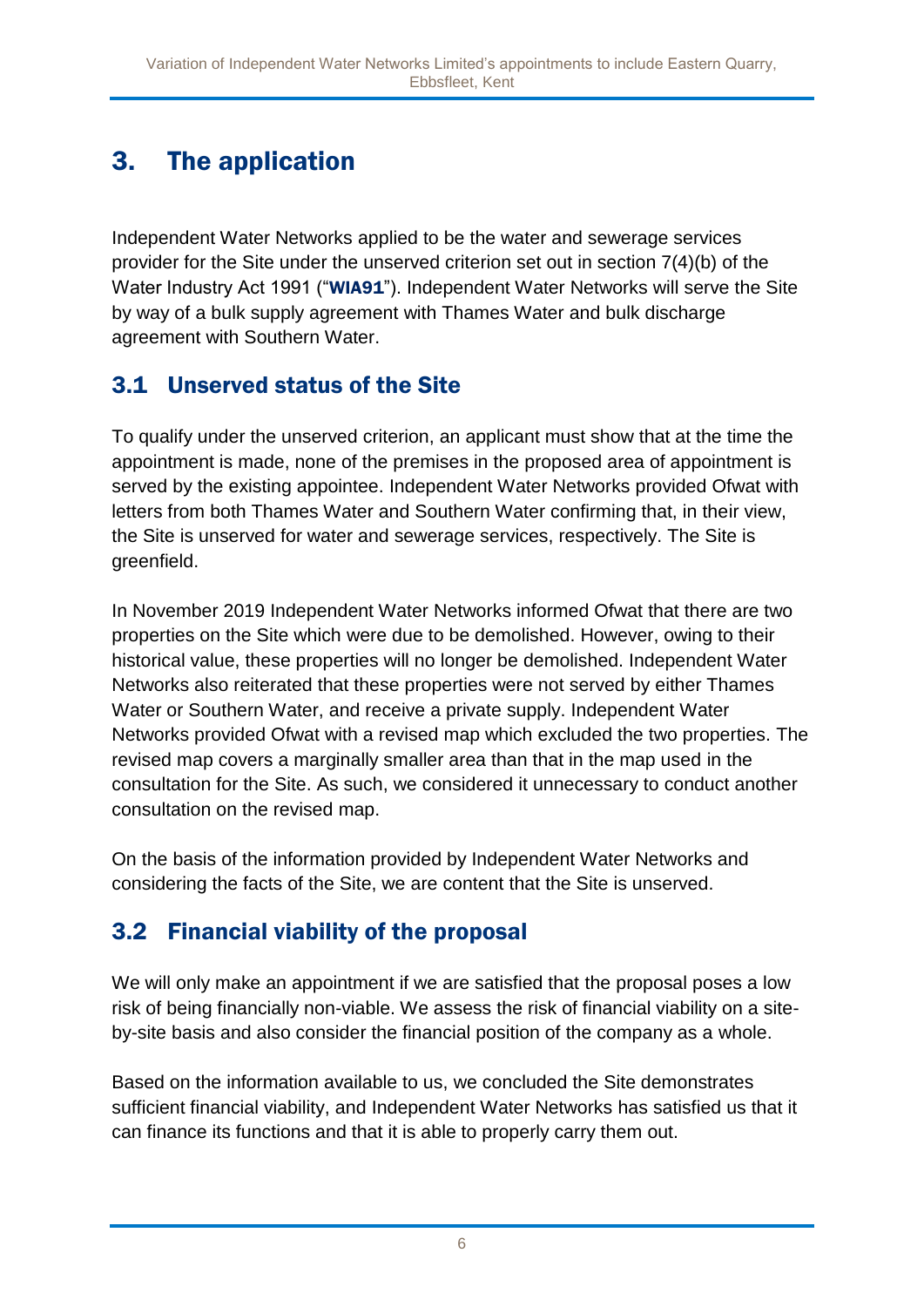## 3.3 Assessment of 'no worse off'

Independent Water Networks proposes to charge customers on the Site charges that are equivalent to the charges of Thames Water and Southern Water, that is, it will not offer a discount.

With regard to service levels, we have reviewed Independent Water Networks' Codes of Practice and its proposed service levels and compared these to the Codes of Practice and the performance commitments of Thames Water and Southern Water. Based on this review, we are satisfied that customers will be offered an appropriate level of service by Independent Water Networks and that overall customers will be 'no worse off' being served by Independent Water Networks instead of by Thames Water and Southern Water.

#### 3.4 Effect of appointment on Thames Water's and Southern Water's customers

In considering whether customers will be no worse off, we also looked at the potential effects of this variation on the price that Thames Water's and Southern Water's existing customer base may face.

The calculation necessarily depends on a range of assumptions, and there are clearly difficulties involved in quantifying the effect on customers of Thames Water and Southern Water. It is therefore necessary to use a simplified set of figures. We have expressed the effect in 'per bill' terms to try and quantify the possible effect in an easily understandable way. Broadly, we have assessed the potential magnitude of this impact by comparing how much Thames Water and Southern Water might have expected to receive in revenue from serving the Site directly, were they to serve the Site, with the revenues they might expect from the proposed arrangement with Independent Water Networks.

In this case, we have calculated that if we grant the Site to Independent Water Networks, there may be a potential impact on the bills of Thames Water's existing customers of £0.05, and Southern Water's existing customers of £0.02.

This impact does not take into account the potential spill over benefits to customers arising from dynamic efficiencies achieved as a result of the competitive process to win new sites.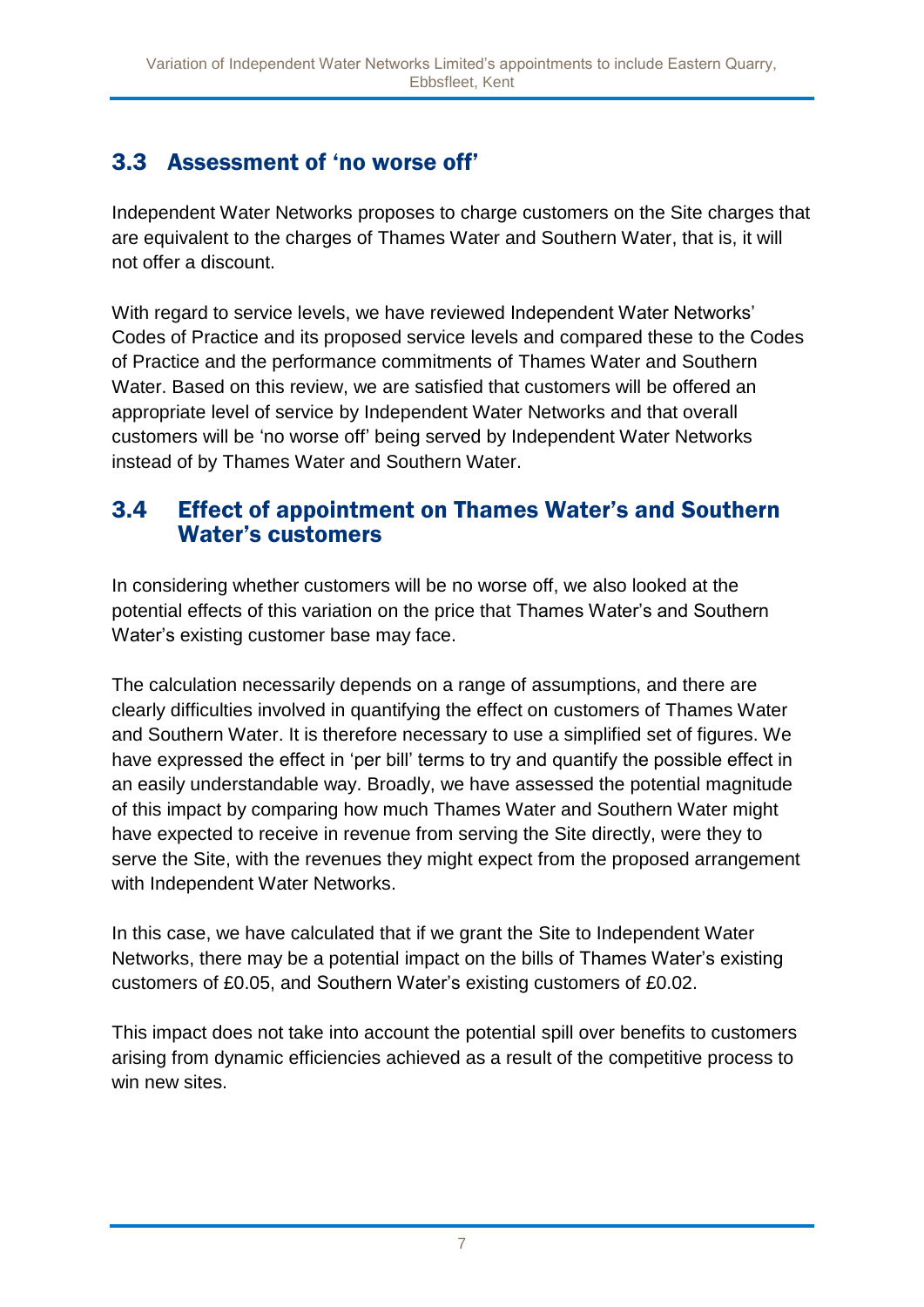## 3.5 Developer choice

Where relevant, we take into consideration the choices of the site developer. In this case, the developer, Henley Camland Developments, said that it wanted Independent Water Networks to be the water and sewerage company for the Site.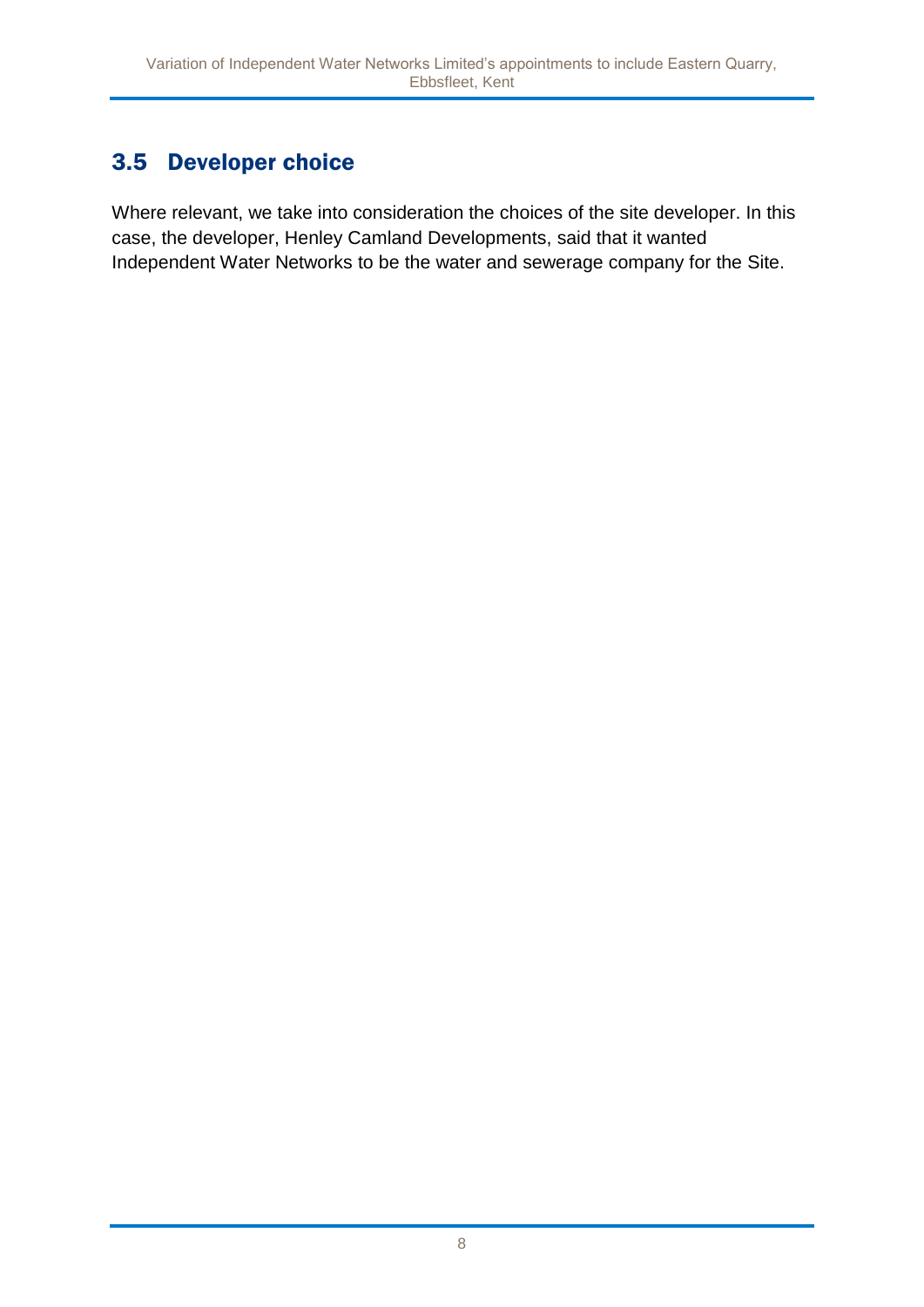## 4. Responses received to the consultation

We received three responses to our consultation, from the Consumer Council for Water ("CCWater"), the Environment Agency and Southern Water. We considered these responses before making the decision to vary Independent Water Networks' appointments. The points raised in the response are set out below.

#### 4. 1 Southern Water

Southern Water confirmed it has no objections to the application.

#### 4. 2 CCWater

In its response to our consultation CCWater stated that it was disappointed that customers will not receive any financial benefit from having Independent Water Networks as its service provider as opposed to Thames Water and Southern Water. However, CCWater supports the application as Independent Water Networks improves on most of the service standards offered by Thames Water and Southern Water, and therefore customers will be no worse off.

CCWater also highlighted that a small cost will be passed on to the incumbent's customers. Whilst it notes that this is a very low cost, there has been no material evidence of a significant benefit for those customers arising from a variation being granted.

One of Ofwat's key NAV policies is that customers should be 'no worse off' if a NAV is granted. In other words, an applicant must ensure its new customers are made no worse off in terms of price and service than if they had been supplied by the previous incumbent. This requirement has been met by Independent Water Networks in its proposal to improve the levels of service and match the pricing set by Thames Water and Southern Water. We do not require applicants to better the service and price of the previous incumbents.

## 4. 3 Environment Agency

The Environment Agency confirmed that it has no objections to the application.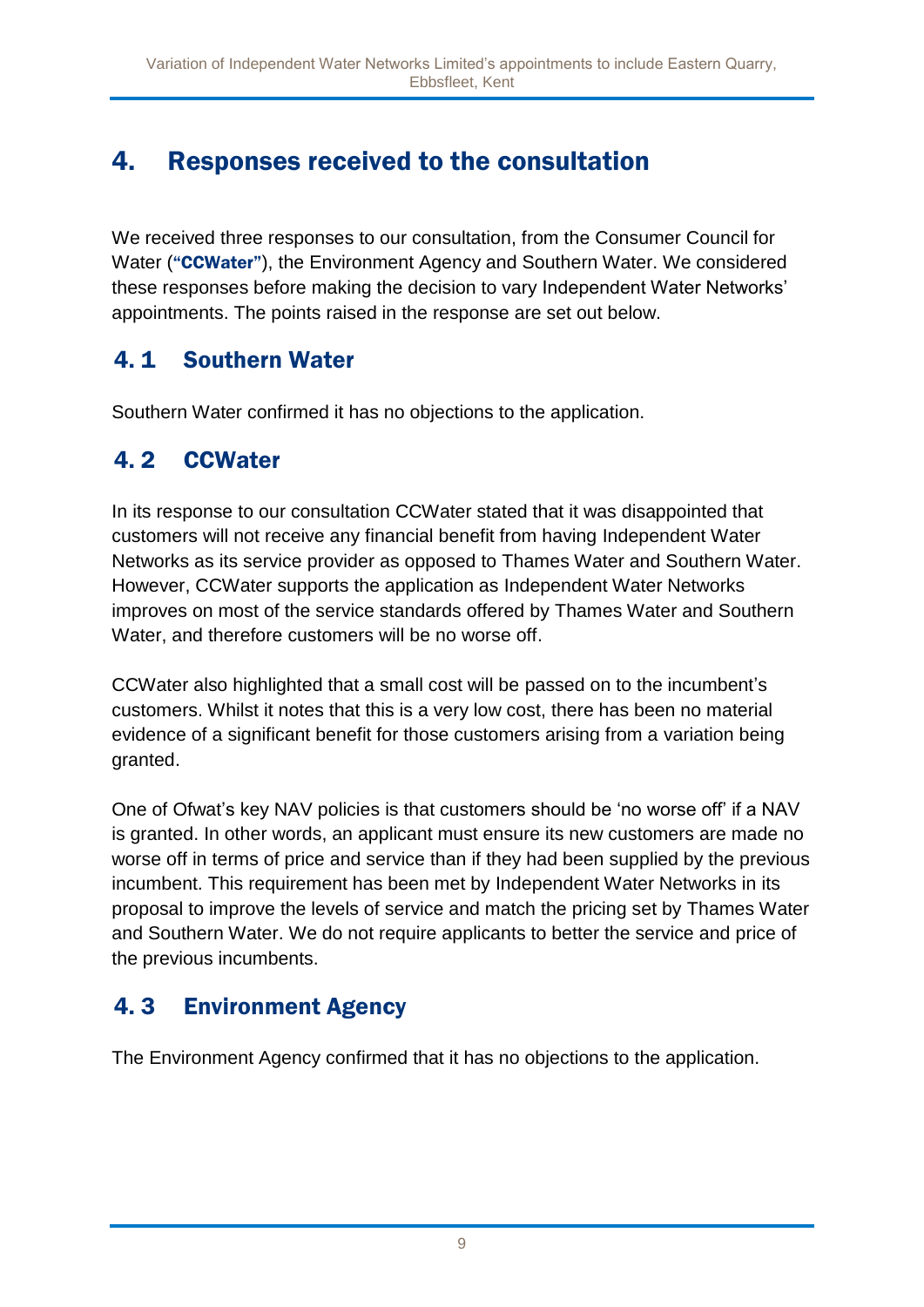# 5. Conclusion

Having assessed Independent Water Networks' application, and having taken account of the responses we received to our consultation, we decided to grant variations to Independent Water Networks' areas of appointment to allow it to serve the Site for water and sewerage services. The sewerage services' variation became effective on 17 December 2019. The water services variation became effective on 6 February 2020.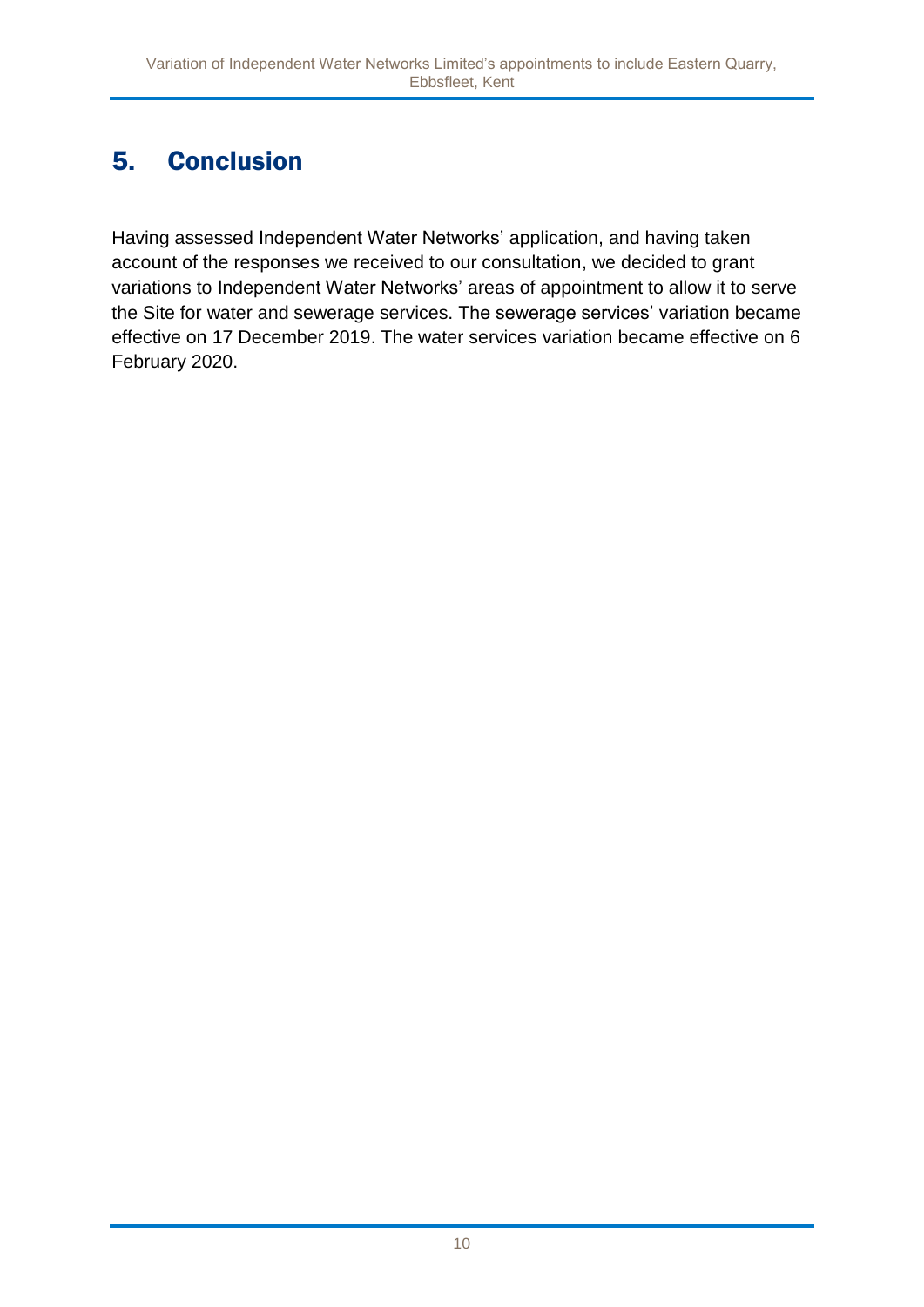## Appendix 1: Site Maps

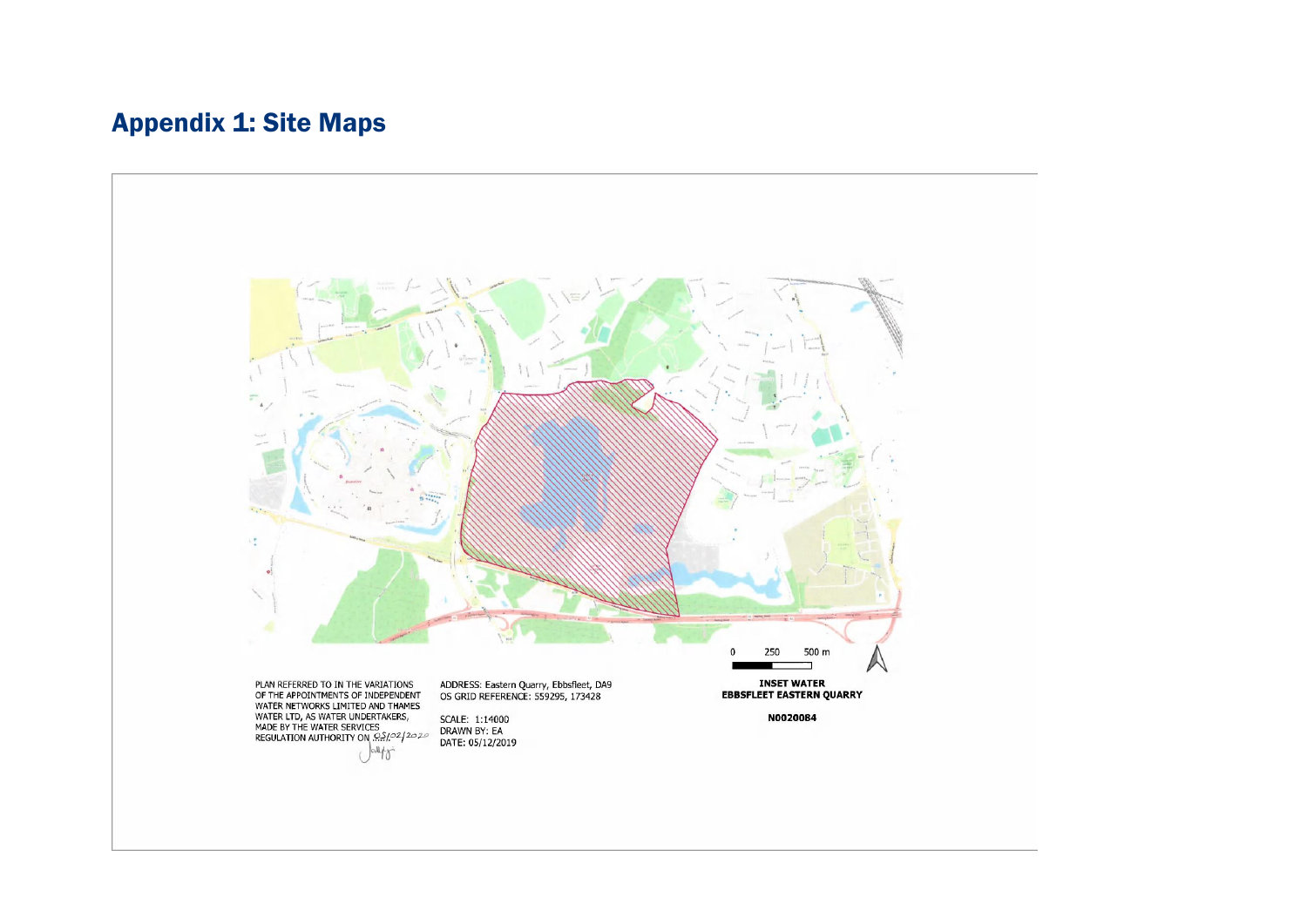